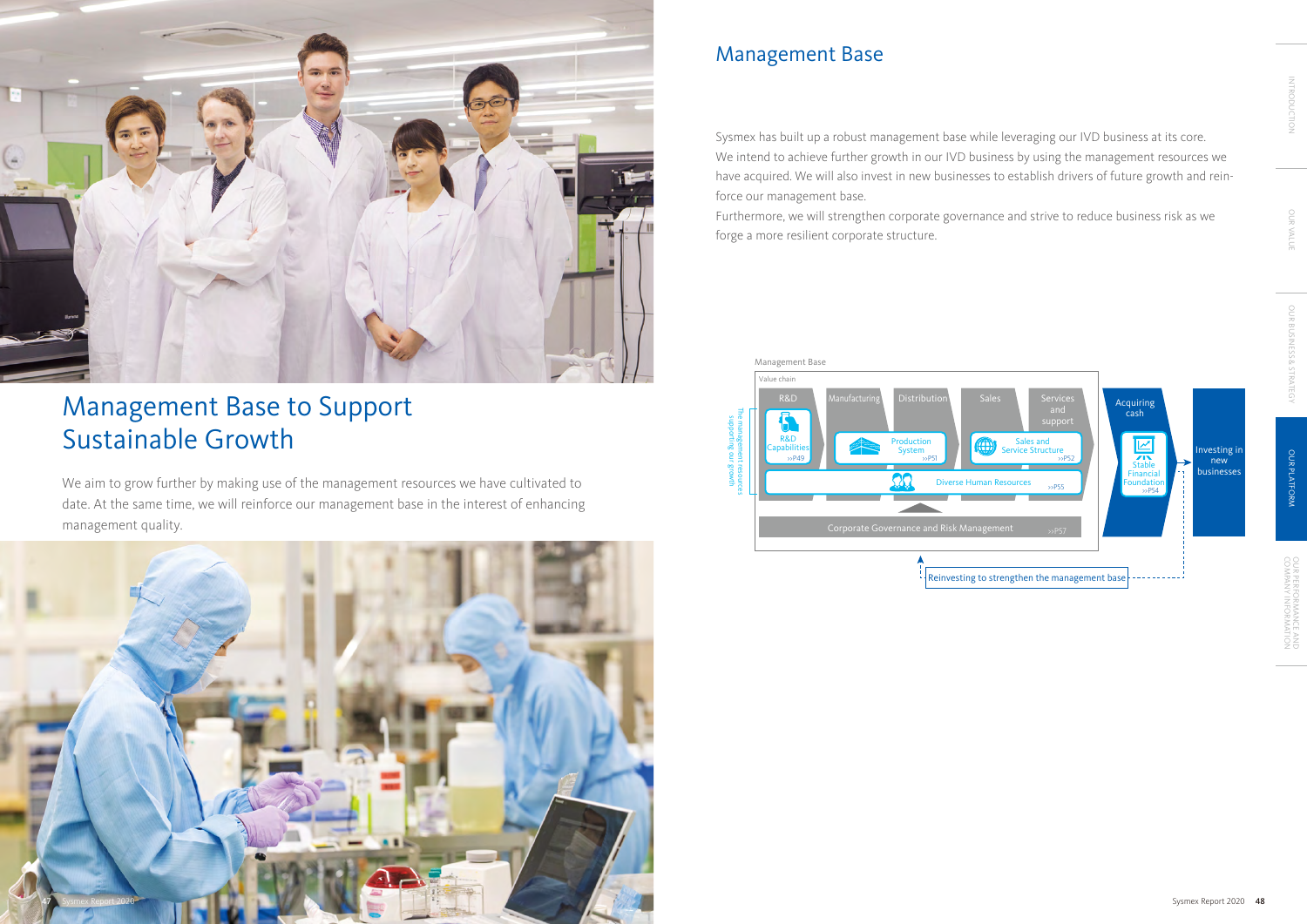

### Joint Business and Alliances with Outside Institutions through Open Innovation



Creation of New Testing and Diagnostic Value

- Universities
- Medical and research institutions
- Pharmaceutical companies, others

### Case Studies

Juntendo University: Joint research related to image analysis using AI technology in the field of hematology

Eisai Co., Ltd.: Comprehensive agreement aimed at the development of new tests in the field of dementia

National Cancer Center: Joint development of a cancer genome profiling system



We provide two types of reagents: chemical reagents and biological reagents, which are produced from biologically derived substances. Chemical reagents are used mainly in hematology and urinalysis. The concentrated reagents we have developed in the hematology field are gaining traction, mainly in developed countries, where they have earned high marks from customers and are helping to increase our market share. To strengthen our R&D and production capabilities for biological reagents, we established a bio-reagent base in April 2019. In the immunochemistry field and the life science business, we are developing new testing parameters to further enhance the quality of healthcare. »Concentrated Reagents P46

Acquiring

Corporate Governance and Risk Management



Diverse Human Resources

R&D Manufacturing Distribution Sales Services

Capabilities | Production System

Sales and Service Structure

Through the technological expertise and technology platforms we have cultivated since establishment, as well as our R&D centers around the world, we will become more competitive in our existing businesses and create new testing and diagnostic technologies.

# Instrument, Reagent and IT Technologies to Provide High-Value-Added Products and Services

Since its establishment, Sysmex has acquired technologies related to instruments, reagents and software. By fusing these technologies, we work to ensure the provision of testing data that is accurate—a critical consideration in testing. These technologies also allow us to make improvements in response to customers' needs and to quickly determine the source of problems when errors occur. In addition to the creation of new testing and diagnostic technologies, one of Sysmex's fortes is the provision of high-value-added products and services that offer enhanced usability as well as reduced environmental impact. >>R&D Personnel P55

To raise testing productivity on the instrument front, we are increasing analyzer processing capacity, providing transport systems to enable the handling of more samples and

**Major R&D Initiatives and Value Provided** 

making instruments more compact.

On the IT front, we have been quick to promote the use of networks in medical settings, developing our SNCS network in 1999. More recently, we began providing the Caresphere network solution in 2018. We are also developing new applications

Major Initiatives Major Initiatives Major Initiatives 1999 Major Initiatives Higher laboratory productivity leading to more efficient management Development of transport systems Reduced patient wait times Instruments ● Higher processing capacity **Effective use of laboratory space Greater compactness**  Curtailed medical expenses through more efficient testing  $\Box$  Environmental friendliness throughout the product Reduced environmental burden r alu (Decreases in electricity consumption, waste and CO2 emitted life cycle during distribution, etc.) **E** Enhancing the quality of healthcare through the creation of new Chemical reagents testing parameters (Hematology, urinalysis) Decreasing reagent changing frequency and reducing storage space due to the use of concentrated reagents Development of new testing parameters Development of concentrated reagents (hematology field) Reduced environmental impact (Reduced CO2 emissions during transport, contribution to shift Reagents Development of paper containers for reagents away from plastic, etc.) (hematology field) **Employment creation at various reagent factories** Biological reagents Higher quality leading to higher-quality testing data (Hemostasis, immunochemistry, life science business) **E** Enhancing the quality of healthcare through the creation of new Establishment of bio-reagent base (2019) testing parameters  $\bullet$  Development of new testing parameters Helping to conserve biodiversity by using alternatives to Creation of synergy within Group companies animal-derived substances in reagents (HYPHEN BioMed, Oxford Gene Technology (OGT), etc.) **Ensuring the stability of testing data** ● Started offering the SNCS network service (1999) IT Configuration of systems to prevent the interruption of testing ● Provision of Caresphere network solution utilizing AI **Sysmex** (Breakdown prevention, swift recovery, etc.) technologies and ICT More efficient laboratory operation (reduced travel time for Moving to online external quality control இற product training, etc.) Introduction of virtual training (Sysmex America)  $\blacksquare$  Reducing CO<sub>2</sub> emissions due to travel

and services for Caresphere that will increase the efficiency and quality of testing. >>Service and Support Structure That Utilizes ICT P53

Our R&D facilities center on Technopark (Kobe), our hub for R&D, and include facilities in Europe, the United States, China and other countries. Having bases globally enables us to work more closely with external institutions in each region, access new technologies more quickly and provide support for clinical trials.

## Technology Platforms for Creating New Value

One of Sysmex's R&D strengths lies in its three technology platforms, for measuring cells, proteins and genes. In our cell measurement platform, we are developing technologies to analyze the number and type of cells in blood and urine and analyze intracellular information. In our protein measurement platform, we are developing technologies for the swift and

### Sysmex's Technologies for Creating New Value

highly sensitive detection of proteins in the blood. Our gene measurement platform includes technologies for measuring the quantities of genes in cancer cells and detecting cancercell-derived DNA in the blood.

With the environment that surrounds the healthcare domain changing rapidly, we have been employing M&A and open innovation to develop technologies quickly and commercialize them. M&A enables us to reinforce our platforms. By combining newly acquired technologies with the technological capabilities we have cultivated through our existing businesses, we aim to create value distinctive to Sysmex. Through open innovation, we strive to integrate external technologies and knowledge from universities, medical institutions, research institutions and pharmaceutical companies with Sysmex's management resources. As a result, we aim to create new value swiftly and launch new products into the market in a timely manner.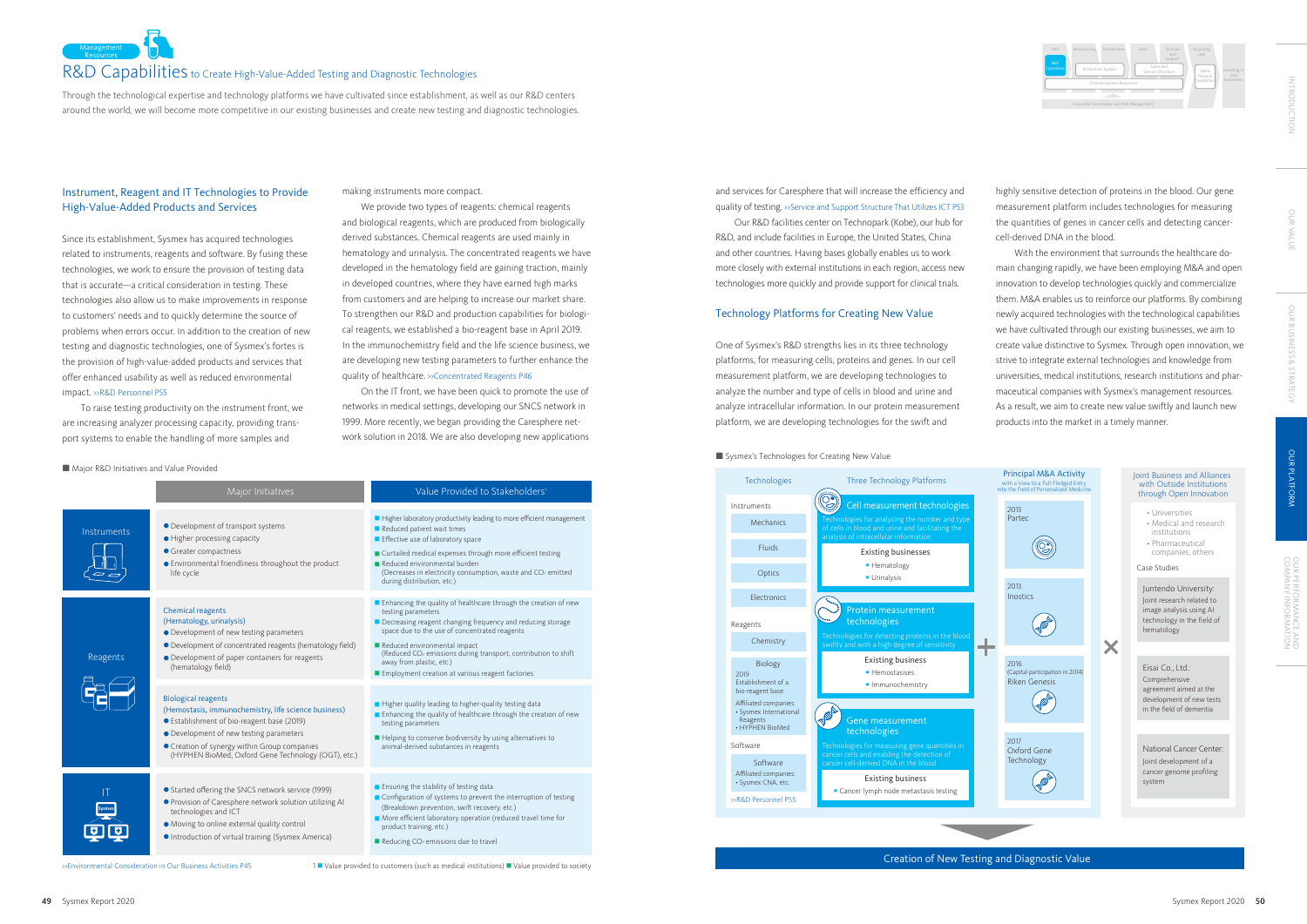# Production System Capable of Achieving High Quality and Stable Supply

# Sales and Service Structure to Realize Global Growth Service Structure Investing in Management **Resources**





Responding to Regulatory Systems

 $\overline{\bigcirc}$ 

Sales and Service Structure

> $\circ$  O (<sup>i</sup>) (T)

### Major Initiatives and Value Provided in Sales and Service





- Developing direct sales by establishing local subsidiaries Developing indirect sales by entering into agreements
- with distributors **• Training sales and service personnel**
- Proposing solutions to address the issues customers face
- Hiring regulatory professionals in individual countries, putting into place and enhancing the Regulatory Affairs Department
- Swift response to changing regulatory systems
- Support for regulatory registration in countries where we conduct sales indirectly

# Global Reagent Supply Structure

Corporate Governance and Risk Management

### Investing in new businesses Acquiring R&D Manufacturing Distribution Sales Services R&D Capabilities **Production System** Diverse Human Resources Stable Financial Foundation Sales and



High quality and a stable supply are essential aspects of our products, which support healthcare activities. Sysmex exercises thorough quality control and has a global production system to deliver products in a timely manner.

Through our global sales and service network and by leveraging the strength in branding afforded by our No. 1 share of the hematology market (a testament to the trust we have earned with customers), we are working to capture an even greater market share.

# An Instrument Production System Capable of Achieving High Quality

Medical settings require accurate test results, so analyzers must be top-quality. For this reason, we have situated our factories in the Kobe area, which is also our hub for R&D and marketing. From here, we strengthen cooperation within the Company and manufacture small lots of highly varied, highquality products.

Winning out in global price competition requires increased production efficiency. We are building a framework to support manufacturing staff by introducing leading-edge production technologies utilizing ICT.

# Sales and Service Network Covering More Than 190 Countries and Regions

The main reason for our global growth has been our ability to anticipate the needs of the times and quickly build business bases in individual regions. We began developing our business globally soon after our founding, and we now have affiliated companies in more than 40 countries.

Notably, the direct sales and service structure we have built puts us on the front line and enables us to better ascertain customers' needs for new products and services. In recent years, we have established a local subsidiary in Egypt and revised our sales structures in India and Brazil. We are also expanding our sales network in response to regional characteristics by forming alliances with major global companies and collaborating with distributors to expand our sales network. >>Global Business Development P39

We make use of these structures to provide high-value-added products and services and offer scientific information to help increase the level of healthcare in emerging markets and developing countries. Attesting to the customer trust such activities have earned us, in fiscal 2006 we gained the No. 1 share of the global market in hematology, our mainstay field of business. We have continued to build the Sysmex brand since then, leading to ongoing increases in market share. >>Customer Assessment P53

# Administration and Sales Management Attuned to Regional Characteristics

Sysmex divides its sales regions into five areas for management purposes. Rather than dispatching managers from Japan, we encourage local management, placing in charge people who

are familiar with those regions. This approach facilitates swift decision-making that is appropriate for local market conditions and is one reason for the rapid growth of our overseas business.

In individual regions, we also strive to manage our business in a way that respects the cultures and values of individual countries and regions. Building systems that are tailored to regional characteristics and creating friendly working environments helps to ensure high levels of performance and serves as a driving force for global business expansion.

# Responding to Increasingly Stringent Regulatory Systems

In recent years, regulatory structures have been growing stringent in developed countries, and emerging markets have been introducing their own systems. Accordingly, the ability to navigate these systems is becoming increasingly essential to competing in these markets.

Sysmex tailors its sales activities to respond as necessary to individual countries' regulatory systems, conducting business in more than 190 countries and regions. To launch new products in a timely manner we are reinforcing our regulatory affairs and clinical development functions. We achieve business diversification and strengthen our response to regulatory trends by enhancing our structures for product evaluation on a global basis and recruiting and cultivating specialized human resources.

# A Structure for the Stable Supply of Reagents

To perform tests, medical institutions require a stable supply of the reagents they use on an everyday basis. Sysmex is configuring production systems to ensure a stable supply of reagents to customers around the world.

We provide a stable supply of chemical reagents, which are used mainly in the hematology and urinalysis fields, from eight locations around the world. We have set up our system so that individual factories can supply each other as needed in the event of disaster.

In 2019, we established a bio-diagnostic reagent base to produce the biological reagents used in the immunochemistry and life science fields. We aim to provide a steady stream of high-quality, high-value-added products through an integrated structure from the development of reagent substances to their production and distribution.



Members of regional headquarters management

OUR VALUE

OUR BUSINESS & STRATEGY

OUR BUSINESS & STRATEGY

OUR PLATFORM

OUR<br>SOM

PERFORMANCE AND<br>PANY INFORMATION

OUR PLATFORM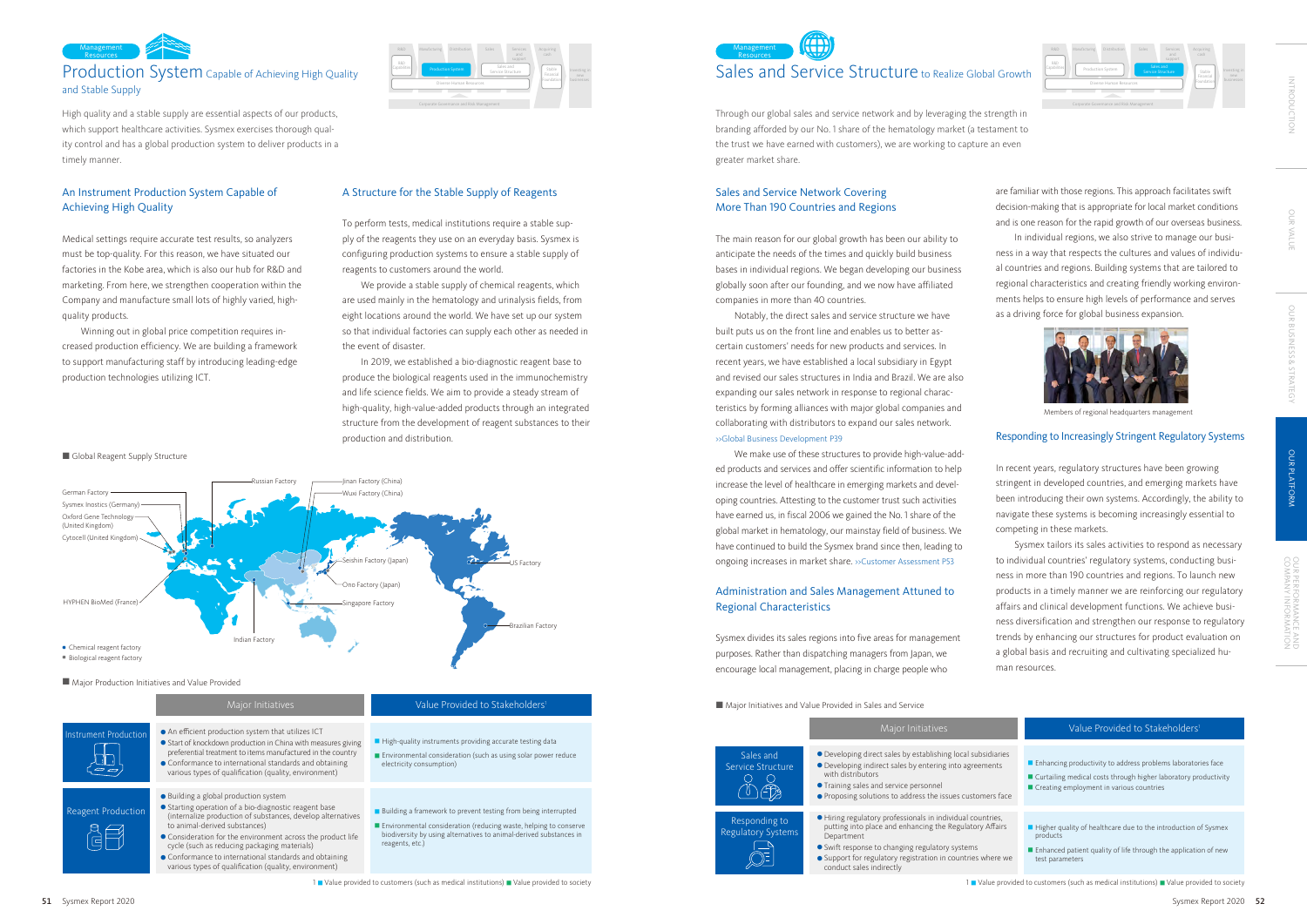Management **Resources** 

Sysmex earns highest customer satisfaction rating for the past 14 years

Source: IMV ServiceTrak™ 2020 Hematology Note: Scale of 1 to 6 from 2007 to 2012, scale of 1 to 10 from 2013 to 2020



Sysmex Competitor 1 Competitor 2 Competitor 3 Competitor 4 <del>D</del> Industry Avg.

9.5











Sales of Reagents, Service and Support





Note: In the past, charges to customers based on the number of tests were included in "Other." From fiscal 2015, amounts are divided and presented as "Instruments," "Reagents" and "Service and Support." "Others" includes consumables.

### ■ Customer Assessment in the United States (Overall Service Performance)

### Service and Support Structure That Utilizes ICT

In healthcare settings, diagnosis is largely based on results, so delivering test results that are accurate and preventing instrument malfunctions that result in downtime are of paramount importance. To achieve these aims, rather than repairing instruments when they break down, we have created systems to prevent their malfunction and respond swiftly in the event of a breakdown.

We launched Sysmex Network Communication Systems (SNCS), a network system, in 1999. By linking customers' instruments and Sysmex's customer support center over a network, this system facilitated the analysis of instrument operational logs for quality control of testing data and the prevention of breakdowns.

The quality control expertise we have cultivated in this way should provide a significant competitive advantage going forward as we commercialize new testing and diagnostic technologies to make a full-fledged entry into primary care and realizing personalized medicine.

### Services and Support Tailored to Regional Characteristics

Sysmex tailors its service and support to the characteristics of individual regions. For example, we have introduced virtual training in the United States, where medical institutions are spread across a large area. Customers can undergo training

### A Business Model for Achieving Steady Profitability

Testing demand is relatively unaffected by global circumstances and economic trends, resulting in stable profitability in our business.

Our existing IVD business represents a recurring-revenue business model. Even after customers buy our instruments, we continue to provide reagents and service and support. Reagents are needed each time an analyzer is used to measure a patient's blood or other samples. Service and support are essential to ensuring customers can continue to use our

in real time via a network, without having to visit Sysmex's training center in person. The ability to receive training in real time and at their own levels of experience and proficiency has proven to be a great time saver for customers in remote locations. In the United States, we also provide a service using tablet-based tools, and in China we offer a service linked to WeChat. We also train sales and support staff thoroughly, underpinning our ability to provide high-quality services through both direct and indirect sales channels.

Due to service innovation initiatives such as these, Sysmex's products and service and support activities receive high marks in customer satisfaction surveys.



instruments with confidence.

The level of customer satisfaction for our products and services is high, so in addition to sales to new customers we often receive ongoing business from existing ones. This high repeatability is one reason we maintain high profitability. >>Customer Assessment P53

In fiscal 2019, reagents and, sales and services accounted for 73.1% of net sales. Reasons for this growth include the fact that our business comprises a rising share of large-scale institutions that use large quantities of reagents. Also, we are expanding our portfolio of products with high clinical significance.

Case Study:

Sysmex has built a highly profitable business model in its existing IVD business. The stable profits we generate enables us to invest proactively with a view to medium- to long-term growth.

OUR VALUE

**OUR VALU** 

The introduction of virtual training helped to reduce the amount of time required to travel for scientific support at the time of instrument delivery by 13 hours.